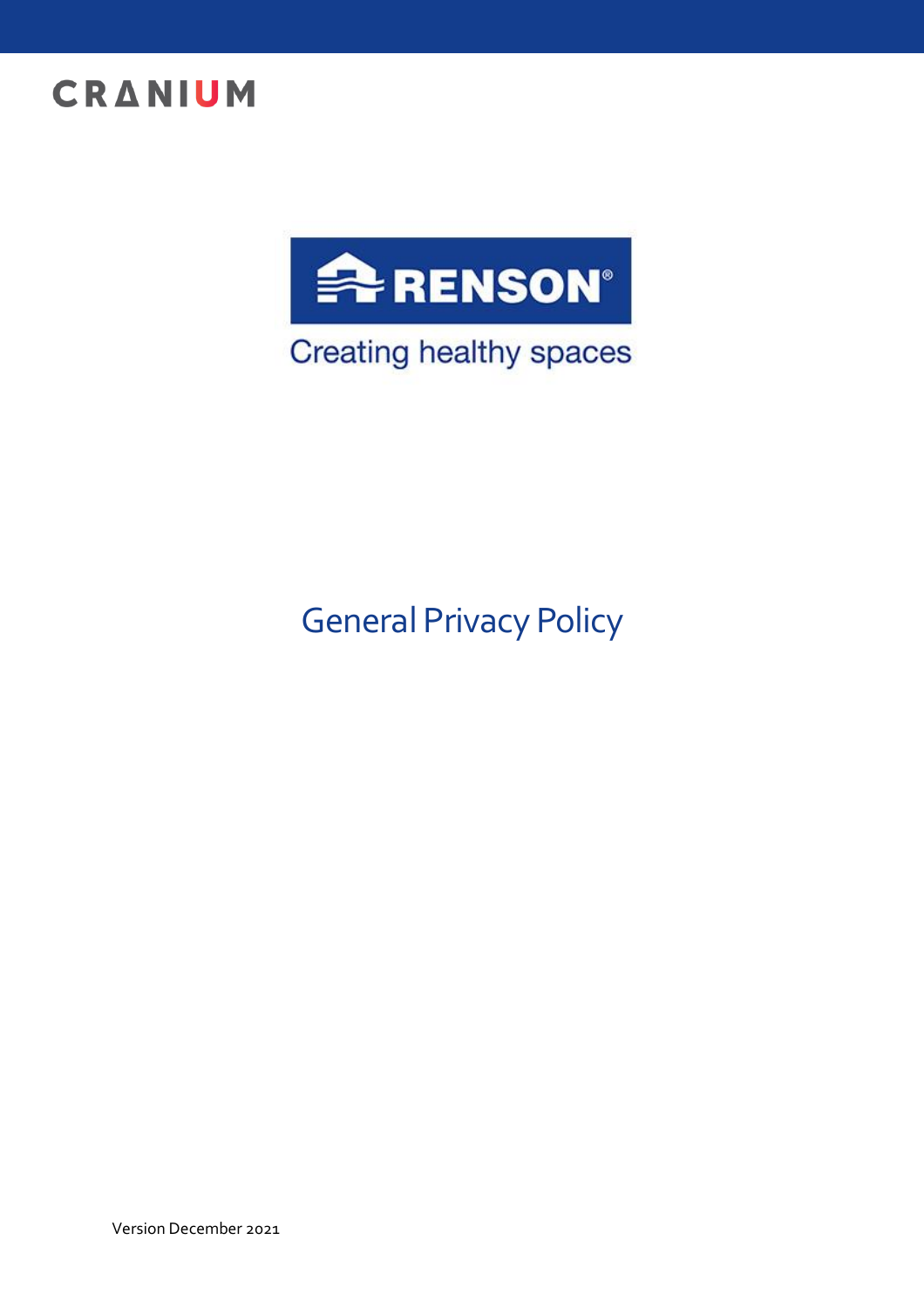# Table of contents

| 3.4 RIGHT TO ERASIDE ('DIGHT TO BE EORGOTTEN') |  |  |
|------------------------------------------------|--|--|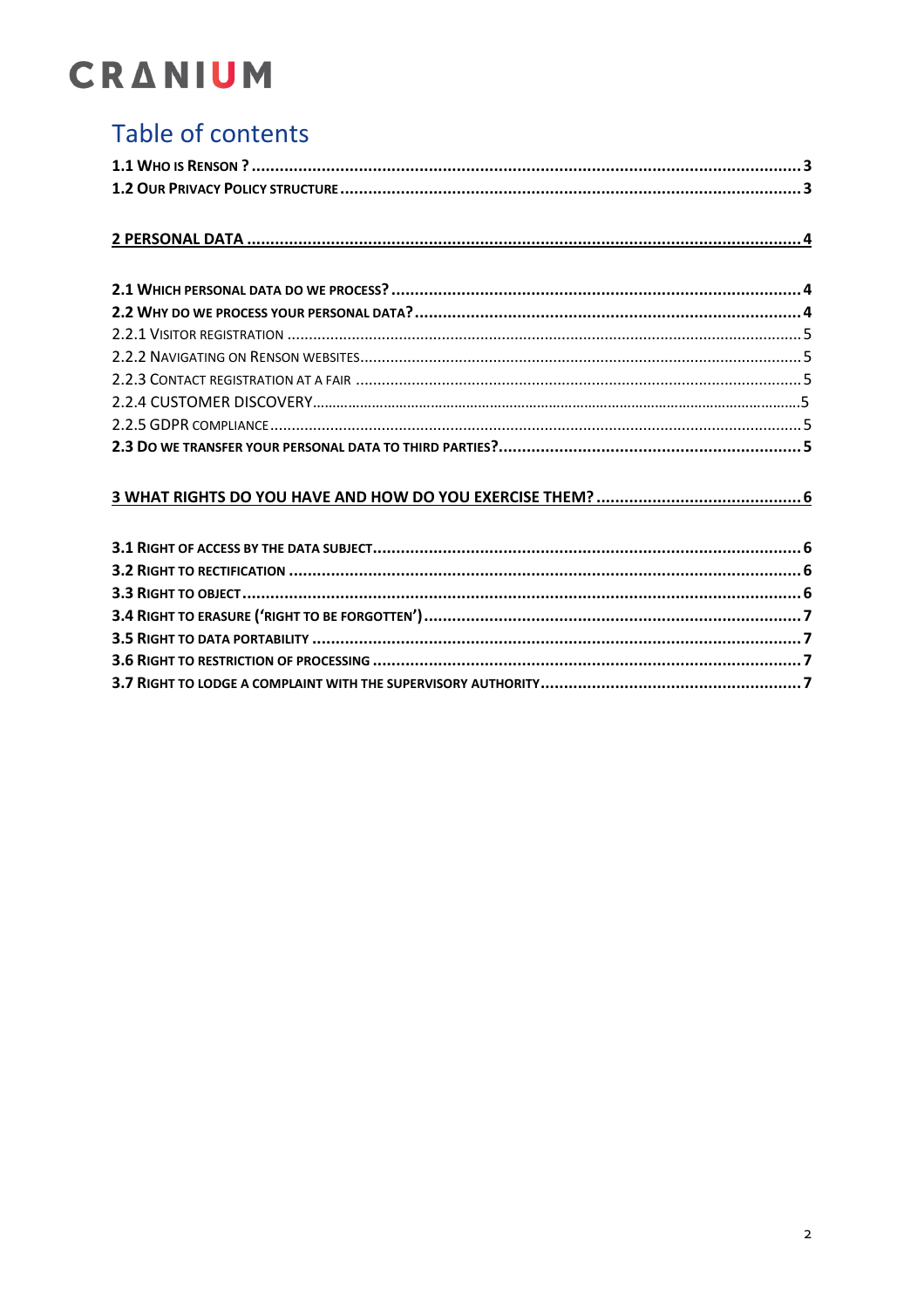### 1.1 Who is Renson ?

This General Privacy Policy governs the processing of your personal data as part of the use of Renson services and products. Renson\*, located at Maalbeekstraat 10, 8790 Waregem, acts as the central point of contact for inquiries related to data protection.

**Renson** is a company active in the design, development, production, promotion and distribution of "high-end" ventilation systems, sun protection screens and patio covers in view of delivering an overall concept ("creating healthy spaces") to its clients. In this context, Renson comes into contact with personal data. Renson is responsible for these data.

Renson highly values the protection of users' personal data. Every effort is made to guarantee this data protection and to always act in accordance with the General Data Protection Regulation (GDPR) when we process your personal data.

More specifically, Renson shall always treat personal data lawfully for specific purposes. We will take the necessary steps to never ask for more personal data than necessary for the purpose or to keep these personal data longer than necessary. Lastly, Renson takes technical and organisational measures to guarantee adequate security to protect your personal data.

*'Renson': all companies affiliated with Renson Group\*. A data subject is always a customer/contact of a company that falls under the Renson umbrella.*

*\* The following companies are affiliated with Renson Group: Renson Ventilation NV, Renson Sunprotection Projects NV, Renson Sunprotection Screens NV, ARLU NV, Esafe BVBA, Renson Fabrication Ltd, Renson Inc, Louage & Wisselinck, Renson Shanghai, Corradi, Corradi USA, Corradi Srl SRL, Openmotics BV.*

## 1.2 Our Privacy Policy structure

Renson undertakes to continuously protect the privacy of its users as much as possible. This Privacy Policy explains how Renson generally collects and uses your data and provides insight into the choices you have to protect your data. More in-depth information related to specific services and products will be provided in their respective privacy policies.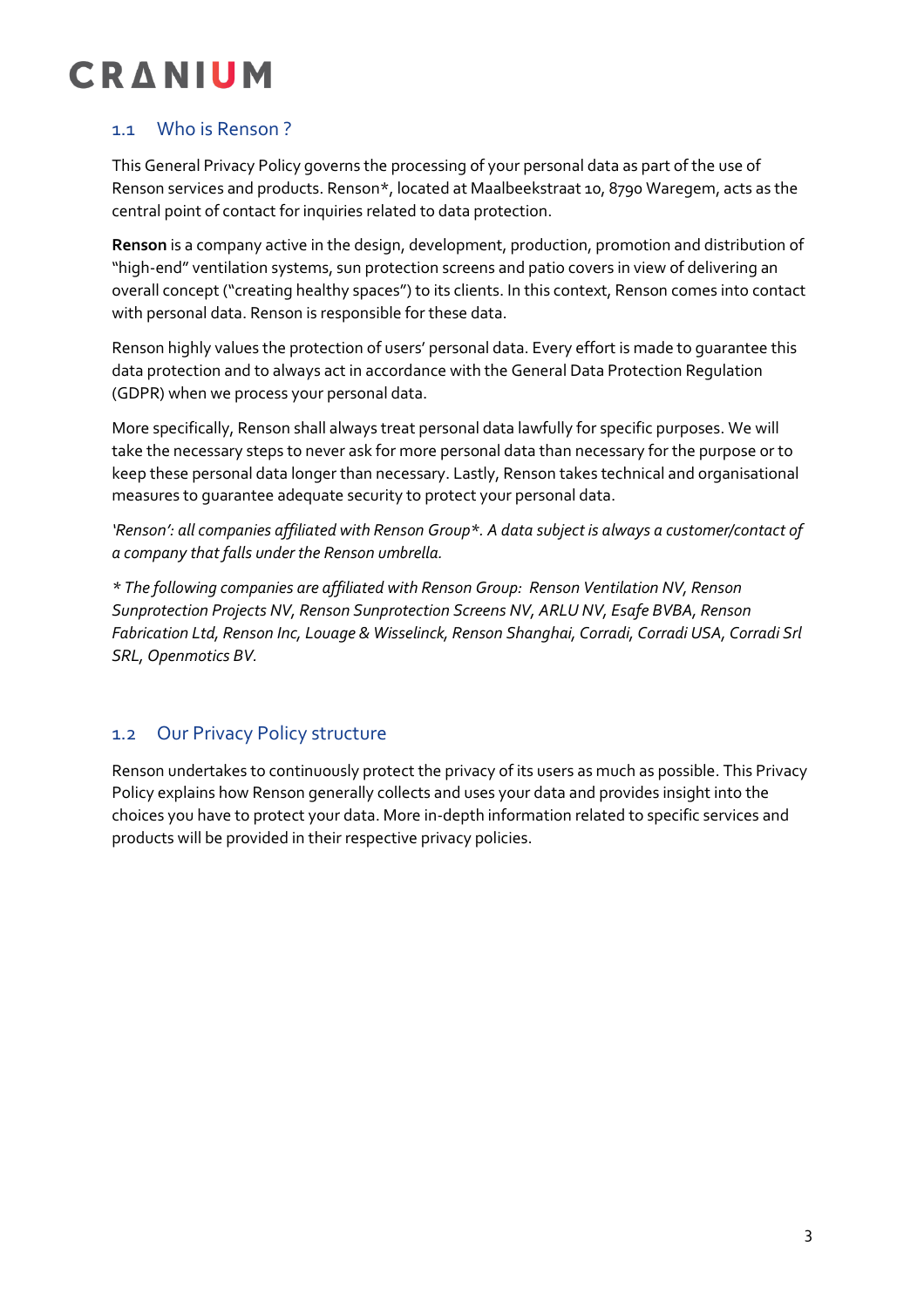| Renson<br><b>General Privacy Policy</b> |                                   |                                    |  |
|-----------------------------------------|-----------------------------------|------------------------------------|--|
| Service A                               |                                   | Service B                          |  |
| Service A<br><b>Privacy Policy</b>      | Service A<br><b>Cookie Policy</b> | Service B<br><b>Privacy Policy</b> |  |

*1. Renson Privacy Policy Structure*

This Privacy Policy was last updated on 26/10/2021. Renson reserves the right to amend this Privacy Policy if necessary. Any changes shall always be communicated.

# 2 Personal data

### 2.1 Which personal data do we process?

Renson may collect and process your personal data in different ways, during both physical and digital interactions. Generally, this may concern personal data categories such as:

- Identification data (name, address, ...);
- Digital identifiers (cookie ID, IP-address, ...);
- Financial details (billing information);
- Consumption habits;
- Property characteristics;
- Living habits;

This is a general overview of the most common personal data categories Renson processes. Any other categories of personal data processed in the context of a specific service or product will always be described in their respective privacy policies.

### <span id="page-3-0"></span>2.2 Why do we process your personal data?

Renson processes personal data for a variety of purposes. Renson will only ever process personal data that is strictly required in order to achieve defined purposes.

Renson always bases its processing activities on appropriate legal grounds, such as:

- Your consent;
- The performance of a contract;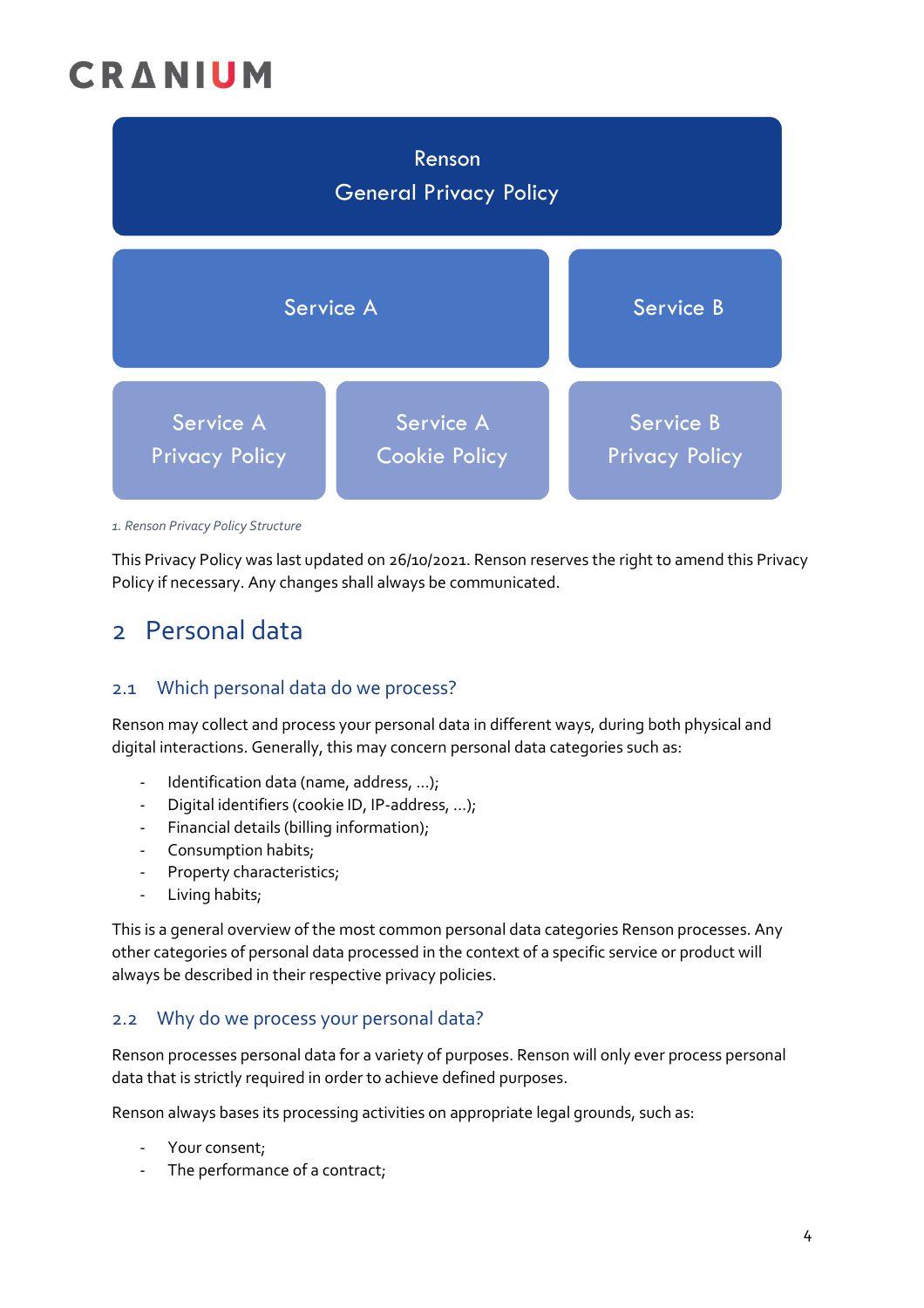- Legal or regulatory obligations;
- Legitimate interests that outweighs the interests of the data subject.

Renson is committed to transparency and will provide detailed information on processing activities in the different privacy policies directly related to services and products you use. Below you may find several general processing activities related to first points of contact with Renson.

#### <span id="page-4-0"></span>2.2.1 Visitor registration

Renson processes personal data with the aim of maintaining an accurate overview of people who enter Renson sites for security and commercial reasons.

Renson relies on its legitimate interest to process personal data to develop relationships with onsite visitors. The personal data are kept for 10 years after the initial visit.

#### <span id="page-4-1"></span>2.2.2 Navigating on Renson websites

Renson processes a limited amount of personal data with the aim of providing stable access to websites and portals.

Renson relies on its legitimate interest to process limited personal data for providing basic access to websites. This personal data is temporarily stored and processed by us to provide you with the contents of this website and deleted thereafter.

#### <span id="page-4-2"></span>2.2.3 Contact registration at a fair

Renson processes personal data with the aim of contacting interested individuals after an exchange at a fair.

Renson relies on its legitimate interest to process personal data to develop relationships with visitors after a fair. The personal data are kept for 10 years after the initial contact.

#### <span id="page-4-3"></span>2.2.4 Customer discovery

Renson processes personal data with the aim of providing the best possible products based on your input. Renson may send you surveys to learn what type of features you'd like to see in future releases.

Renson relies on your consent to process personal data related to this activity. The personal data are kept for a maximum of 5 years after deactivation of the account.

#### 2.2.5 GDPR compliance

To comply with GDPR, Renson processes personal data such as consents with the aim of complying with GDPR.

Renson relies on legal obligations to process personal data for GDPR compliance. The personal data are kept until 367 days after a request for deletion.

### <span id="page-4-4"></span>2.3 Do we transfer your personal data to third parties?

Renson shall not transfer personal data to other parties who may use these personal data for their own purposes unless transfers are described in the respective privacy policies of Renson services and only if the data subject gave its consent or if there is a legitimate legal basis to transfer your data.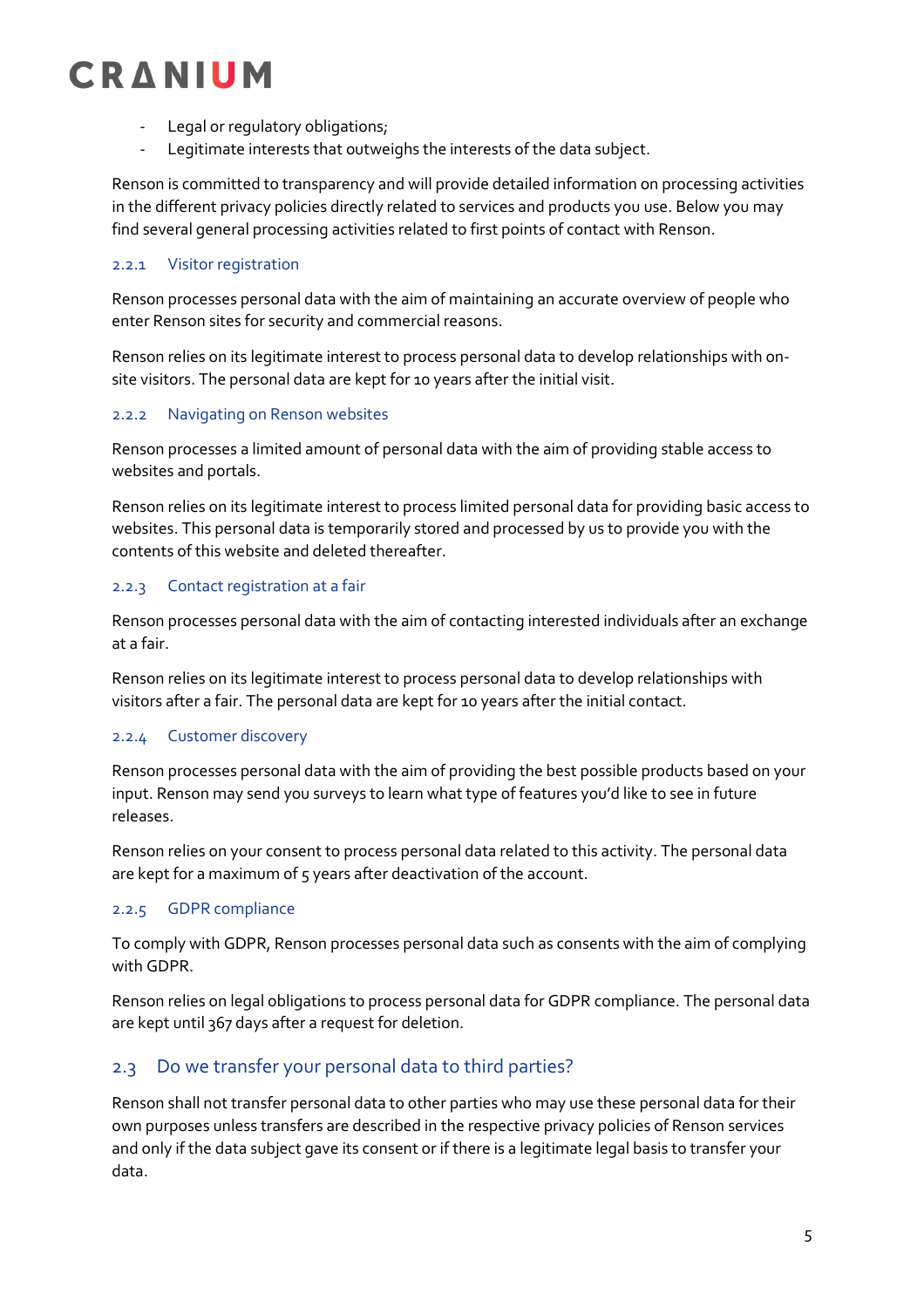Renson works with a number of processors, which means it concerns parties which may only process your data for the purposes we determine. Under no circumstances whatsoever shall they process your personal data for their own purposes.

Renson shall take the necessary steps to process your personal data within the European Economic Area only. In the exceptional case that your personal data are processed outside the European Economic Area, the Organisation shall take the appropriate safeguards to protect your personal data at all times and/or explicitly notify you of such cases.

# <span id="page-5-0"></span>3 What rights do you have and how do you exercise them?

## <span id="page-5-1"></span>3.1 Right of access by the data subject

You have the right to access all your personal data we process. You can also receive a paper or digital copy of this. You can do this by sending an email to our Data Protection Officer (DPO) at [privacy@renson.be.](mailto:dpo@renson.be)

### <span id="page-5-2"></span>3.2 Right to rectification

You have the right to demand that we rectify your personal data if they are not correct or not complete. You also have the right to demand that your personal data are not used temporarily until they are correct or complete. You can do this by sending an email to our Data Protection Officer (DPO) at [privacy@renson.be.](mailto:dpo@renson.be)

### <span id="page-5-3"></span>3.3 Right to object

You have the right to withdraw your consent (object to processing) at all times. You can do this by sending an email to our Data Protection Officer (DPO) at privacy (arenson.be. This means you may no longer be able to use certain functionalities.